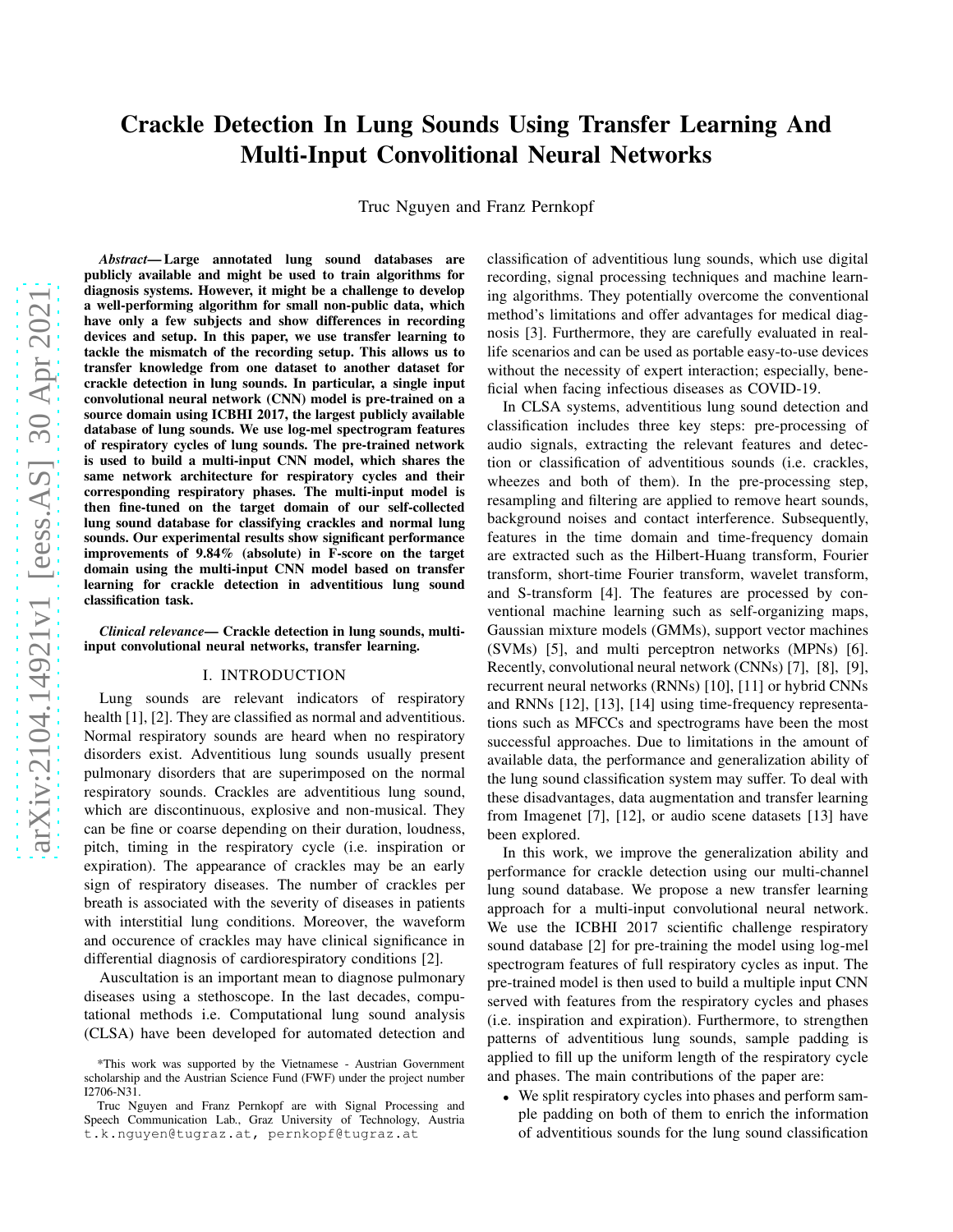

Fig. 1. Multi-channel lung sound recording device.

<span id="page-1-1"></span><span id="page-1-0"></span>TABLE I NUMBER OF SUBJECTS AND CYCLES IN THE DATASET

| # Subjects     |     | # Respiratory Cycles |                 |       |
|----------------|-----|----------------------|-----------------|-------|
| <b>Healthy</b> | IPF | Normal               | <b>Crackles</b> | Total |
| 16             |     | 4405                 | 1791            | 6196  |

system.

• We exploit transfer learning in using the pre-trained single input model to build a multi-input CNN model for lung sound classification.

The outline of the paper is as follows: In Section II, we introduce the lung sound databases used as source and target domains. In Section III, we present our system. In Section IV, we present the experimental setup including the evaluation metrics and the experimental results. Finally, we conclude the paper in Section V.

## II. MATERIALS

#### *A. Source Domain*

The ICBHI 2017 database [2] consists of 920 annotated audio samples from 126 subjects. The database includes 6898 different respiratory cycles with 3642 normal cycles, 1864 crackles, 886 wheezes, and 506 cycles consisting of both crackles and wheezes.

#### *B. Target Domain*

In a clinical trial, the multi-channel lung sound database [15], [10], [14] has been recorded. It contains lung sounds of 16 healthy subjects and 7 patients diagnosed with idiopathic pulmonary fibrosis (IPF). We used our 16-channel lung sound recording device (see Fig. [1\)](#page-1-0) to record lung sounds over the posterior chest at two different airflow rates, with 3 - 8 respiratory cycles within 30s. The lung sounds were recorded with a sampling frequency of 16kHz. The sensor signals are filtered with a Bessel high-pass filter with a cut-off frequency of 80Hz and a slope of 24dB/oct. From all recordings, we extracted full respiratory cycles using the airflow signal. Based on the characteristic of fine crackles for IPF from mid to late inspiration [16], we manually annotated respiratory cycles without crackles, as there are several recordings of subjects with IPF, where sensors placed on the top of the multi-channel recording device do not contain crackles. The number of breathing cycles with/without IPF are shown in Table [I.](#page-1-1)



<span id="page-1-2"></span>Fig. 2. Proposed System.

### III. PROPOSED METHODOLOGY

The proposed system includes three key stages shown in Fig. [2.](#page-1-2) Firstly, the respiratory cycles are pre-processed with separation into respiratory phases and sample padding in the audio signal domain. Secondly, log-mel spectrograms are extracted from the respiratory cycles and phases. Finally, the features are fed to the multi-input CNN model for finetuning.

#### *A. Audio Pre-processing and feature extraction*

We use the audio pre-processing and feature extraction techniques of [8] for both source and target domains. As audio recordings from both domains were collected with different sampling rates, respiratory cycles are resampled to 16kHz. Similar to our previous work, the source domain is processed using full respiratory cycles, while the target domain is processed using full respiratory cycles and additionally the respiratory phases (i.e. inspiration/expiration).

*1) Respiratory Phase Separation:* In addition to monitoring the presence of adventitious sounds, clinicians need to be aware of their timing in the respiratory cycles i.e. early/mid/late inspiratory or expiratory as it may have clinical significance for the assessment of the patient respiratory status and for the differential diagnosis of cardiorespiratory disorders [17]. Therefore, we propose for our CLSA approach to use the combination of a full respiratory cycle with either one or both respiratory phases. To split a respiratory cycle into inspiration and expiration, we use a particular fixed length ratio of inspiration to respiratory cycle. Research about the time duration of respiratory phase for lung cancer patients and dogs [18] includes that the average length ratios of inspiration to respiratory cycle is about 1.7(s): 5.2(s), which is approximately 1:3 of inspiration to full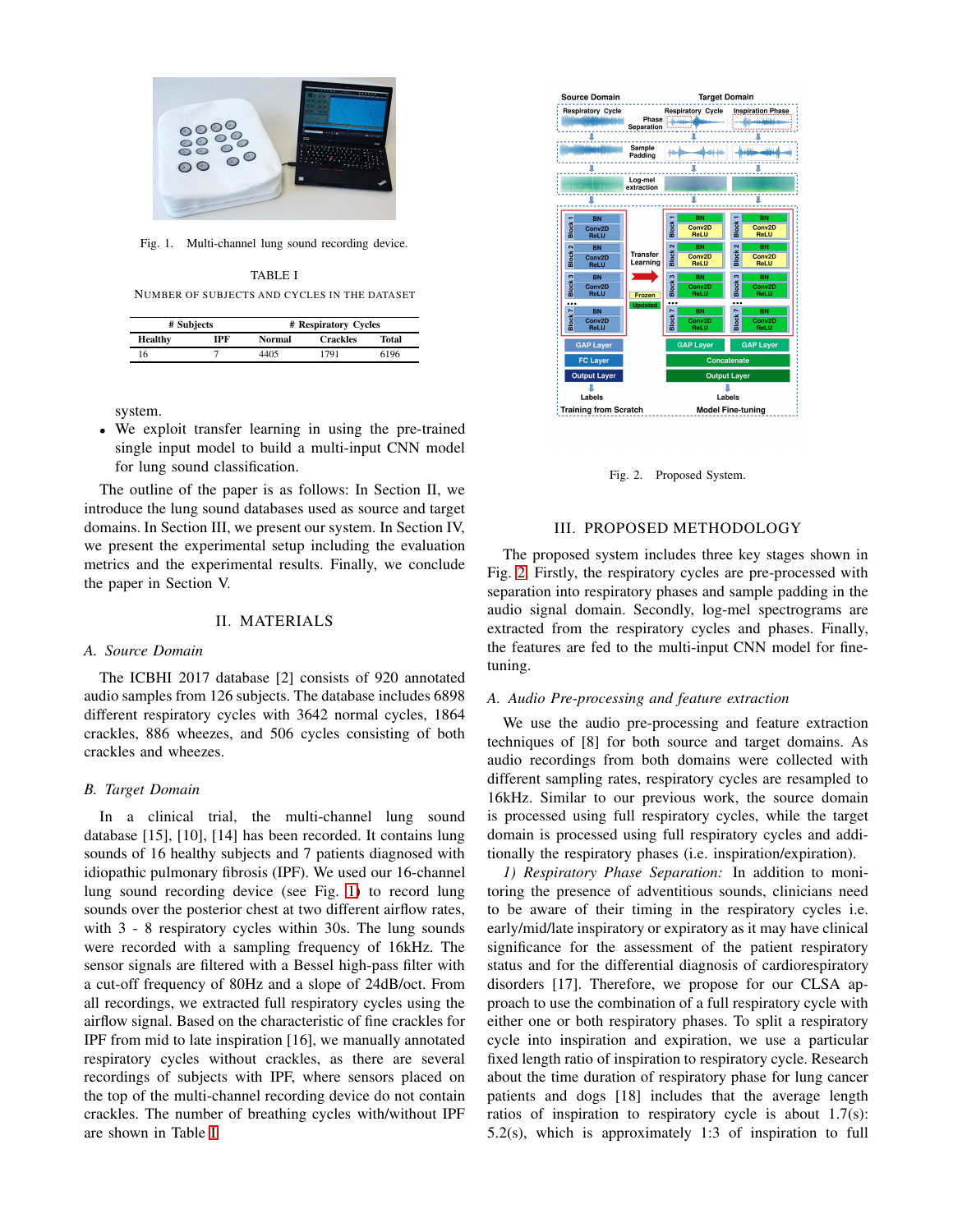cycle. Therefore, we empirically use five length ratios for inspiration to respiratory cycle, namely 1:3, 2:5, 3:7, 4:9, and 1:2.

*2) Sample Padding:* The length of the respiratory cycles varies in the data while our CNN model requires the same input sizes. Hence we extract the same number of samples in the respiratory cycle or phase. We choose a fixed length for respiratory cycles by using a maximum length of the respiratory cycles in the target domain (i.e. 131960 samples) and use this length to determine the maximum length of inspiration and expiration using the ratio from above. Furthermore, we partially augment these fixed lengths by sampling from the available cycle or phase samples in time domain. In particular, we do sample padding in time-reversed order to avoid abrupt signal changesWe call this *sample padding*. The sample padding technique showed its efficiency compared to *zero padding* in our previous work [8].

Since the target domain consists of IPF subjects' recordings, in which crackles are located in the mid to late inspiratory phase [1], we emphasize the crackles (in the mid to late inspiratory phase) by using sample padding in time reversed order, i.e. using the last samples of inspiratory and expiratory phases for padding first.

*3) Feature Extraction and Normalization:* We use 512 samples as window size of the fast Fourier transform (FFT) without overlap between the windows. The number of mel frequency bins is chosen as 45. The logarithmic scale is applied to the magnitude of the mel spectrograms. The logmel spectrograms are normalized with zero mean and unit standard deviation.

#### *B. Data Augmentation*

Similar to our previous work [8], we use time stretching and vocal tract length perturbation (VTLP) to balance the training dataset and prevent over-fitting for the source and target domains.

For the source domain, time stretching is used to double the number of samples of the wheeze, and both crackle and wheeze classes of the training set. VTLP enlarges the dataset for all classes of the original training set and the time stretched data. More details can be found in [8]. While for the target domain, we use VTLP only for crackles of respiratory cycles and phases of the training set.

## *C. Deep Learning Approaches*

*1) Transfer Learning:* In this work, the adventitious lung sound classification tasks for source and target domains are different. The target label space (i.e. normal and crackles) is a subset of the source's label space (i.e. normal, crackles, wheezes and both crackles and wheezes). Furthermore, the energy distributions of the log-mel spectrograms of both domains are different, which is caused by differences in recording devices and noise levels of the audio signal. Therefore, transfer learning is promising to deal with the problem of limited training data in our target domain and to enhance the generalization ability and performance of our lung sound classification system. To do so, a CNN model

is trained from scratch from the source domain data. Then the pre-trained model is transfered to the target domain by reusing the learned features of the pre-trained model to build a multi-input CNN model. Several of the first layers of the multi-input CNN are frozen while the remaining layers are fine-tuned with the target domain data. We report the performance of transfer learning by fine-tuning at different layers.

*2) Pre-trained Convolutional Neural Network (CNN):* We reuse the CNN model of 7 convolutional compositions in our previous work [8]. The seven convolutional compositions (i.e. blocks) include a batch normalization layer (BN) and a convolution layer (Conv2D) using ReLU activations (BN-Conv2D-ReLU) shown in the Fig. [2.](#page-1-2) The CNN model is trained from scratch using data from the source domain.

*3) Multi-Input Convolutional Neural Networks (MI-CNNs):* In order to combine the respiratory cycle and phases of the proposed system, we exploit transfer learning different to [7], [12], or [13], in which LSTM, or CNN layers were added after the feature learning part of the pre-trained model. In our work, we build MI-CNN models with two or three branches corresponding to the different combination of respiratory phases. There are four combinations such as full cycle - inspiration phase, full cycle - expiration phase, and inspiration - expiration phase and a triplet of full cycle - inspiration - expiration phase. The corresponding feature are fed into each branch of the MI-CNN. Each branch has the same structure reused from the pre-trained model. Following the last convolutional blocks, again global average pooling (GAP) layers are used. The output of each branch is concatenated before fed to the output layer using the softmax activation for classification. The architecture of an MI-CNN model using a pair of full respiratory cycle and inspiration phase is shown in Fig. [2.](#page-1-2)

Since the data distributions of the source and target domains are different, we update all BN layers of the MI-CNN model. We freeze the first convolutional blocks and perform fine-tuning of the MI-CNN model beginning with layers of the second, third or fourth convolutional blocks.

#### IV. EXPERIMENTS

#### *A. Setup*

We perform a respiratory cycle-wise classification of crackles and normal classes. We evaluate the performance for the target domain using Precision  $P_+$ , Sensitivity Se and F-score [10]. For the target domain, due to the limited amount of data samples, we use 7-fold cross-validation with the recordings of each IPF subject appearing once in the test set. Each subject is assigned to either training, validation or test set. The reported performance of the system is an average accuracy of five independent runs for seven folds using the same data splittings.

Training the networks is carried out by optimizing the focal loss using the Adam optimizer at a learning rate of 0.0001 and a batch size of 32 for the source domain and 15 for the target domain. The number of epochs is set to 150 for all tests and the optimal model is that with the highest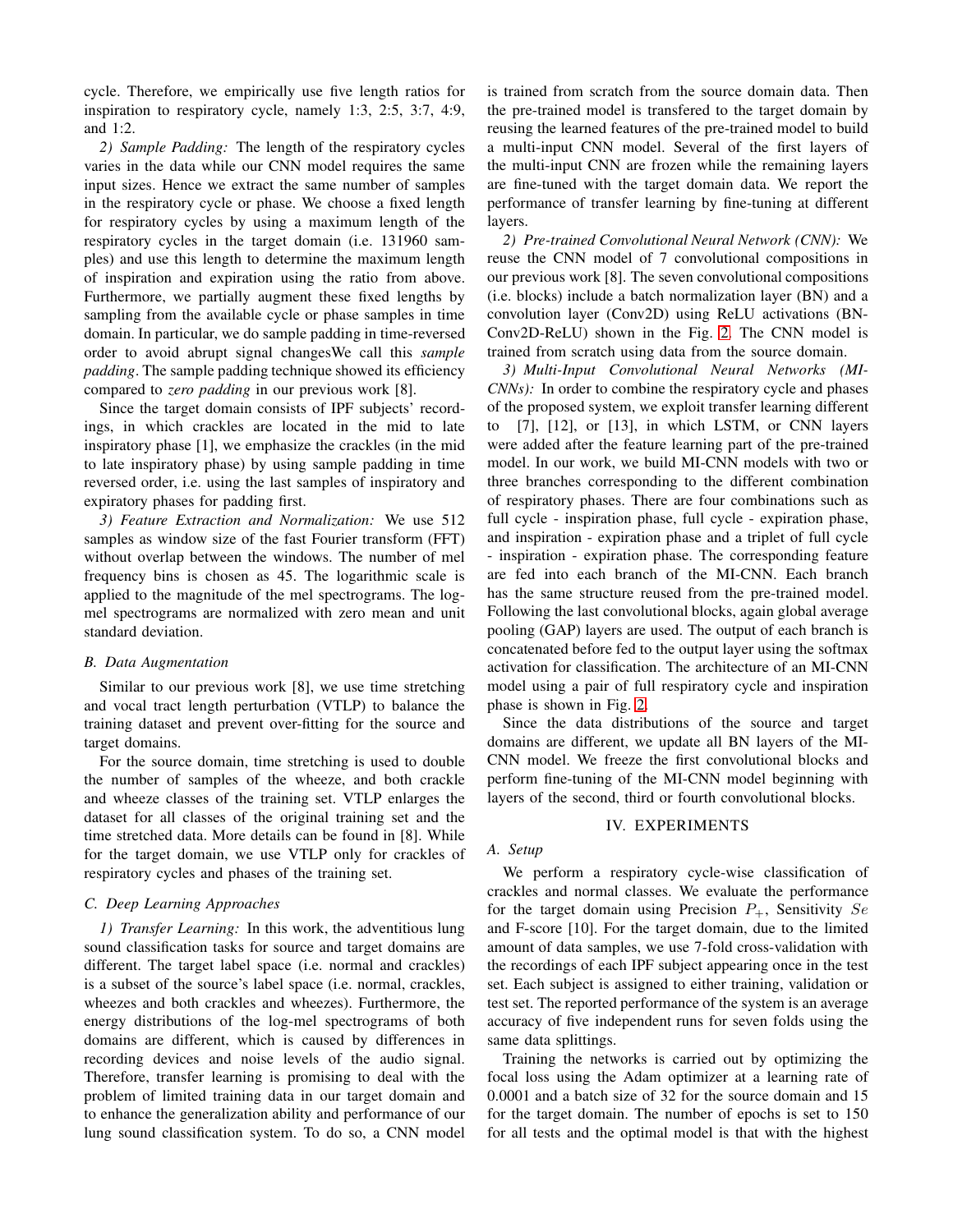TABLE II COMPARISON OF PROPOSED SYSTEMS.

<span id="page-3-0"></span>

| <b>Proposed Systems</b>                  | <b>Se</b>        | P+     | <b>F-Score</b> |
|------------------------------------------|------------------|--------|----------------|
| Scratch Cyc SamplePad                    | 0.8526<br>0.6675 |        | 0.7487         |
| Scratch Cyc Inp Ratio 25 SamplePad       | 0.9080           | 0.7373 | 0.8137         |
| Scratch Cyc Exp Ratio 49 SamplePad       | 0.8975           | 0.6926 | 0.7818         |
| Scratch Ins Exp Ratio 25 SamplePad       | 0.9035           | 0.7582 | 0.8245         |
| Scratch Cyc Ins Exp Ratio 25 SamplePad   | 0.8996           | 0.7261 | 0.8036         |
| Scratch Cyc ZeroPad                      | 0.8450           | 0.6521 | 0.7361         |
| Scratch Cyc Inp Ratio 25 ZeroPad         | 0.8908           | 0.7476 | 0.8129         |
| Scratch Cyc Exp Ratio 49 ZeroPad         | 0.9064           | 0.6857 | 0.7807         |
| Scratch Ins Exp Ratio 25 ZeroPad         | 0.9070           | 0.7037 | 0.7925         |
| Scratch Cyc Ins Exp Ratio 25 ZeroPad     | 0.9005           | 0.7457 | 0.8159         |
| 2ndConv_Cyc_Inp_Ratio_12_SamplePad       | 0.8532           | 0.8411 | 0.8471         |
| 4thBN_Cyc_Exp_Ratio_13_SamplePad         | 0.8647           | 0.7250 | 0.7887         |
| 3rdBN Ins Exp Ratio 49 SamplePad         | 0.8627           | 0.8005 | 0.8304         |
| $3rdConv$ Cyc Ins Exp Ratio 49 SamplePad | 0.8845           | 0.7917 | 0.8356         |

validation accuracy. We use the Glorot uniform initializer for the network weights. Weight decay regularizer L2 is included at a factor of 0.001. Data is shuffled between the epochs.

We observe the impact of five separation ratios of inspiration and respiratory cycles. Furthermore, several combinations of respiratory cycle ( *Cyc* ), inspiration ( *Ins* ) and expiration (*Exp*) phase for multi-input models have been evaluated.

## *B. Performance*

Table [II](#page-3-0) presents the performance comparison of our proposed systems on target domain data using models trained from scratch and via transfer learning using the ICBHI 2017 database for different input combinations using sample padding and zero padding. We can see that sample padding  $(SamplePad)$  mostly outperforms zero padding  $(ZeroPad)$  for single input and the best combinations of multiple inputs and splitting phase ratios. The multiinput CNN systems outperform the scratch single input CNN systems significantly. Transfer learning for multiinput CNN models achieves better performances compared to models trained from scratch. The best performing system  $(2ndConv_Cyc_{Lnp}Ratio_12_SamplePad)$  use transfer learning for the multi-input model of respiratory cycle and inspiration phase with splitting phase ratio of 1:2. Finetuning from the second convolutional layer  $(2ndConv_{-})$  of sample padding is performed. The F-score is 84.71%.

## V. CONCLUSIONS

This work introduces transfer learning and multi-input convolutional neural networks using combinations of full respiratory cycle and phases for adventitious lung sound classification. We evaluate the effect of different splitting phase ratios for inspiration phase and respiratory cycle. Furthermore, various combinations of the respiratory cycle and its corresponding phases for the multi-input model are trained from scratch and transfered from the ICBHI 2017 domain to the target domain. Our best transfered system use the multi-input model and performs fine-tuning starting at the second convolutional layer. It uses the respiratory cycle and the inspiration phase with a splitting phase ratio of 1:2.

It outperforms the model learned from scratch on the target domain using the full respiratory cycle by 9.84% (absolute) and the best multi-input model by 2.26% (absolute) in Fscore.

#### **REFERENCES**

- [1] Malay Sarkar, Irappa Madabhavi, Narasimhalu Niranjan, and Megha Dogra, "Auscultation of the respiratory system," *Annals of thoracic medicine*, vol. 10, no. 3, pp. 158, 2015.
- [2] BM Rocha, D Filos, L Mendes, I Vogiatzis, E Perantoni, E Kaimakamis, P Natsiavas, A Oliveira, C Jácome, A Marques, et al., "A respiratory sound database for the development of automated classification," in *Precision Medicine Powered by pHealth and Connected Health*, pp. 33–37. Springer, 2018.
- [3] Renard Xaviero Adhi Pramono, Stuart Bowyer, and Esther Rodriguez-Villegas, "Automatic adventitious respiratory sound analysis: A systematic review," *PloS one*, vol. 12, no. 5, 2017.
- [4] H. Chen, X. Yuan, Z. Pei, M. Li, and J. Li, "Triple-classification of respiratory sounds using optimized s-transform and deep residual networks," *IEEE Access*, vol. 7, pp. 32845–32852, 2019.
- [5] P. Bokov, B. Mahut, P. Flaud, and C. Delclaux, "Wheezing recognition algorithm using recordings of respiratory sounds at the mouth in a pediatric population," *Computers in biology and medicine*, vol. 70, pp. 40–50, 2016.
- [6] Yun-Xia Liu, Yang Yang, and Yue-Hui Chen, "Lung sound classification based on hilbert-huang transform features and multilayer perceptron network," in *2017 Asia-Pacific Signal and Information Processing Association Annual Summit and Conference (APSIPA ASC)*. IEEE, 2017, pp. 765–768.
- [7] Fatih Demir, Abdulkadir Sengur, and Varun Bajaj, "Convolutional neural networks based efficient approach for classification of lung diseases," *Health Information Science and Systems*, vol. 8, no. 1, pp. 4, 2020.
- [8] T. Nguyen and F. Pernkopf, "Lung sound classification using snapshot ensemble of convolutional neural networks," in *Proceedings of the IEEE Engineering in Medicine and Biology Society (EMBC)*, 2020, pp. 2980–2988.
- [9] L. Pham, I. McLoughlin, H. Phan, M. Tran, T. Nguyen, and R. Palaniappan, "Robust deep learning framework for predicting respiratory anomalies and diseases," in *2020 42nd Annual International Conference of the IEEE Engineering in Medicine & Biology Society (EMBC)*. IEEE, 2020, pp. 164–167.
- [10] E. Messner, M. Fediuk, P. Swatek, S. Scheidl, F. Smolle-Juttner, H. Olschewski, and F. Pernkopf, "Crackle and breathing phase detection in lung sounds with deep bidirectional gated recurrent neural networks," in *2018 Proceedings of EMBC*. IEEE, 2018, pp. 356–359.
- [11] D. Perna and A. Tagarelli, "Deep auscultation: Predicting respiratory anomalies and diseases via recurrent neural networks," in *2019 IEEE 32nd International Symposium on Computer-Based Medical Systems (CBMS)*. IEEE, 2019, pp. 50–55.
- [12] Jyotibdha Acharya and Arindam Basu, "Deep neural network for respiratory sound classification in wearable devices enabled by patient specific model tuning," *IEEE transactions on biomedical circuits and systems*, vol. 14, no. 3, pp. 535–544, 2020.
- [13] L. Shi, K. Du, C. Zhang, H. Ma, and W. Yan, "Lung sound recognition algorithm based on vggish-bigru," *IEEE Access*, vol. 7, pp. 139438– 139449, 2019.
- [14] E. Messner, M. Fediuk, P. Swatek, S. Scheidl, F. Smolle-Jüttner. H.t. Olschewski, and F. Pernkopf, "Multi-channel lung sound classification with convolutional recurrent neural networks," *Computers in Biology and Medicine*, p. 103831, 2020.
- [15] E. Messner, M. Hagmüller, P. Swatek, and F. Pernkopf, "A robust multichannel lung sound recording device.," in *BIODEVICES*, 2016, pp. 34–39.
- [16] B. Flietstra, N. Markuzon, A. Vyshedskiy, and R. Murphy, "Automated analysis of crackles in patients with interstitial pulmonary fibrosis," *Pulmonary medicine*, vol. 2011, 2011.
- [17] C. Jácome, J. Ravn, E. Holsbø, J. C. Aviles-Solis, H. Melbye, and L. Ailo Bongo, "Convolutional neural network for breathing phase detection in lung sounds," *Sensors*, vol. 19, no. 8, pp. 1798, 2019.